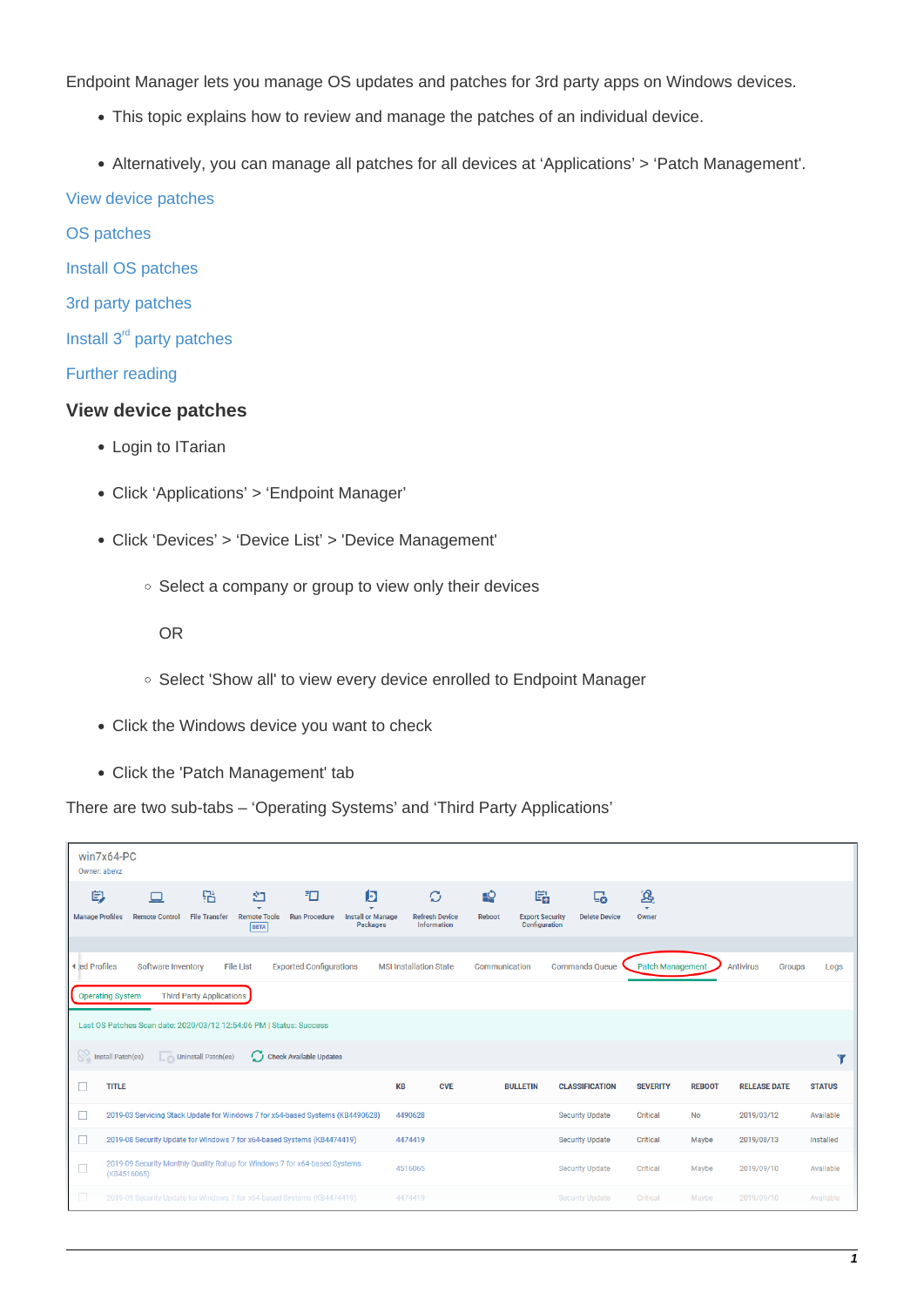# **OS patches**

Click the 'Operating System' tab if it is not already open

The screen shows all installed OS updates, and those that are pending install. Details about the most recent OS patch scan is shown in a green bar above the table.

## **Column details:**

**Title** – The name of the patch. Click the name to view patch details.

**KB** – The Microsoft knowledgebase article that describes the patch. Click the number to view the article.

**CVE** - The common vulnerabilities and exposures (CVE) entry number. Click the number to view details such as summary, vulnerability type, published date, vendor, affected devices and more.

**Bulletin** – The Microsoft bulletin number that contains details about the patch.

**Classification** – The category of the patch:

- **Update** Fixes a specific, non-critical problem. This type of patch does not address security-related bugs.
- **Definition update** Updates to a product's internal database. For example, an update to the virus signature database for Windows Defender.
- **Critical Update** Fixes a specific, critical OS problem or a critical security-related bug
- **Security update** Fixes a version specific, security related vulnerability
- **Update rollup** A collection of updates, hotfixes, security updates and critical updates packaged together for easy deployment. These updates generally target a specific Windows component.
- **Driver**  Adds software for controlling peripherals or add-on devices that could be connected to the endpoint
- **Feature pack**  Adds new functionality distributed after an OS release.
- **Service pack**  Contains a collection of updates, hotfixes, security updates, critical updates and additional fixes.
- **Tool** Installs a utility or feature for a specific task or a set of tasks.
- **Upgrades** Updates the Windows OS version on the endpoint to the latest build.

**Severity** – The criticality of the patch. Can be 'Critical', 'Important', 'Low', 'Moderate' or 'Unspecified'. We recommend installing all 'Critical' and 'Important' updates.

**Reboot** – Whether or not the endpoint requires a restart to complete the patch installation.

**Release Date** – The date on which the patch was made available by Microsoft

**Status** – Indicates whether the patch is installed, not yet installed, or installed but the endpoint needs rebooting.

## <span id="page-1-0"></span>**Install OS patches**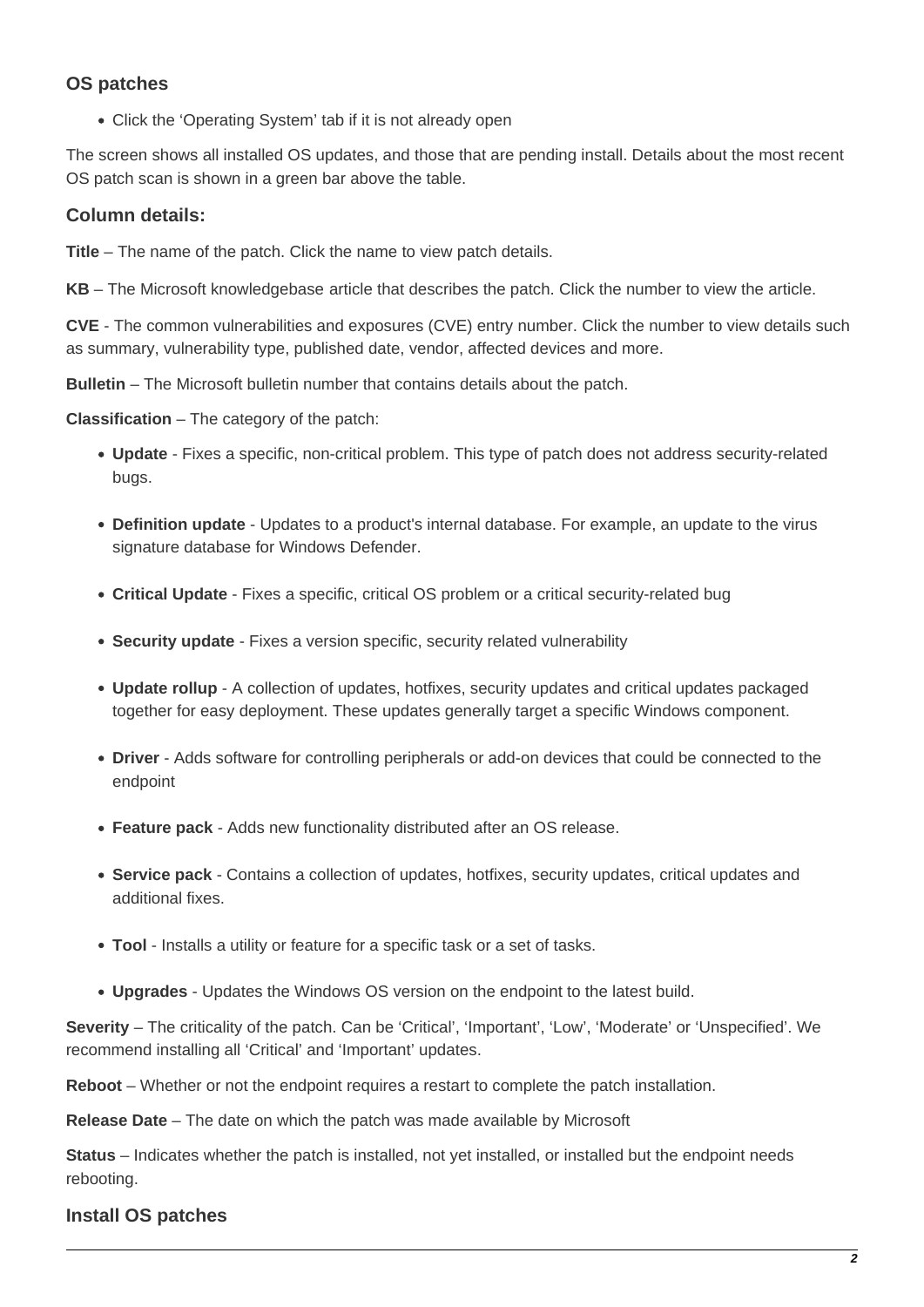- Select patches marked as 'Available' in the status column
- Click 'Install Patch(es)' above the table:

| I ed Profiles  | Software Inventory                                                                         | <b>File List</b><br><b>Exported Configurations</b>                             | <b>MSI Installation State</b> | Communication | <b>Commands Queue</b>  | <b>Patch Management</b> |               | Antivirus<br>Groups |            |
|----------------|--------------------------------------------------------------------------------------------|--------------------------------------------------------------------------------|-------------------------------|---------------|------------------------|-------------------------|---------------|---------------------|------------|
|                | <b>Operating System</b><br><b>Third Party Applications</b>                                 | <b>Patch Install</b>                                                           |                               |               |                        |                         |               |                     |            |
|                | Last OS Patches Scan date: 2020/03/12 12:54:                                               |                                                                                |                               |               |                        |                         |               |                     |            |
|                | Uninstall Patch(es)<br>Install Patch(es)                                                   | Selected patch(es) will be installed, do you agree to install them?            |                               |               |                        |                         |               |                     |            |
|                | <b>TITLE</b>                                                                               |                                                                                |                               | OK            | Cancel                 | <b>SEVERITY</b>         | <b>REBOOT</b> | <b>RELEASE DATE</b> | <b>STA</b> |
| $\blacksquare$ |                                                                                            | 2019-03 Servicing Stack Update for Windows 7 for x64-based Systems (KB4490628) | 4490628                       |               | <b>Security Update</b> | Critical                | <b>No</b>     | 2019/03/12          | Avail      |
| □              | 2019-08 Security Update for Windows 7 for x64-based Systems (KB4474419)                    |                                                                                | 4474419                       |               | <b>Security Update</b> | Critical                | Maybe         | 2019/08/13          | Insta      |
| $\Box$         | 2019-09 Security Monthly Quality Rollup for Windows 7 for x64-based Systems<br>(KB4516065) |                                                                                | 4516065                       |               | <b>Security Update</b> | Critical                | Maybe         | 2019/09/10          | Avail      |
| $\Box$         | 2019-09 Security Update for Windows 7 for x64-based Systems (KB4474419)                    |                                                                                | 4474419                       |               | <b>Security Update</b> | Critical                | Maybe         | 2019/09/10          | Av:        |

Click 'OK' to confirm

The patch command is immediately sent to the selected endpoint. Some patches may require a restart to complete the installation.

Check the status column. Restart the endpoint if the status is 'Reboot Pending'.

## <span id="page-2-0"></span>**3rd party patches**

Select the 'Third Party Applications' tab

- The communication client on the endpoint analyzes all 3rd party applications installed on the endpoint.
- The checked locations include 'C:\Program Files\' and 'C:\Users\{user}\AppData\' folder so as to cover all applications in the endpoint, installed on locations other than their default location.
- The client reports the applications and their patch status to Endpoint Manager.
- The 'Patch Management' tab lists all available patches for applications on the endpoint.

|                                                            | Device Name<br>Summary<br>Networks                                | Associated Profiles           | Software Inventory     | MSI Installation State   | Patch Management         | Groups<br>Logs                  |                 |                     |
|------------------------------------------------------------|-------------------------------------------------------------------|-------------------------------|------------------------|--------------------------|--------------------------|---------------------------------|-----------------|---------------------|
| <b>Third Party Applications</b><br><b>Operating System</b> |                                                                   |                               |                        |                          |                          |                                 |                 |                     |
|                                                            | <b>S</b> Install Patch(es)                                        |                               |                        |                          |                          |                                 |                 | ø                   |
| □                                                          | <b>SOFTWARE NAME</b>                                              | <b>VENDOR</b>                 | SOFTWARE CATEGORY      | <b>INSTALLED VERSION</b> | <b>INSTALLATION DATE</b> | <b>LATEST VERSION AVAILABLE</b> | <b>SEVERITY</b> | <b>RELEASE DATE</b> |
| □                                                          | VLC media player                                                  | <b>VideoLAN</b>               | <b>Utilities</b>       | 3.0.6                    | 2020/01/19               | 3.0.8                           | Unspecified     | 2019/08/14          |
| ш                                                          | OpenOffice 4.1.6                                                  | Apache Software<br>Foundation | <b>Utilities</b>       | 4.16.9790                | 2019/05/13               | 4.17.9800                       | Unspecified     | 2019/12/30          |
| □                                                          | Microsoft Visual C++ 2012 Redistributable<br>$(x86) - 11.0.50727$ | Microsoft<br>Corporation      | Other                  | 11.0.50727.1             | 2020/01/19               | 11.0.61030                      | Unspecified     | 2018/04/18          |
| ш                                                          | Google Chrome                                                     | Google LLC                    | Web Browsers           | 79.0.3945.88             | 2020/01/01               | 79.0.3945.130                   | Unspecified     | 2020/01/17          |
| ш                                                          | Adobe AIR                                                         | Adobe Systems<br>Incorporated | <b>Developer Tools</b> | 3.5.0.880                | 2020/01/19               | 32.0.0.125                      | Unspecified     | 2019/04/18          |

**Software Name** – The label of the third party application. Click the name to view patch details and a list of all devices on which it is required.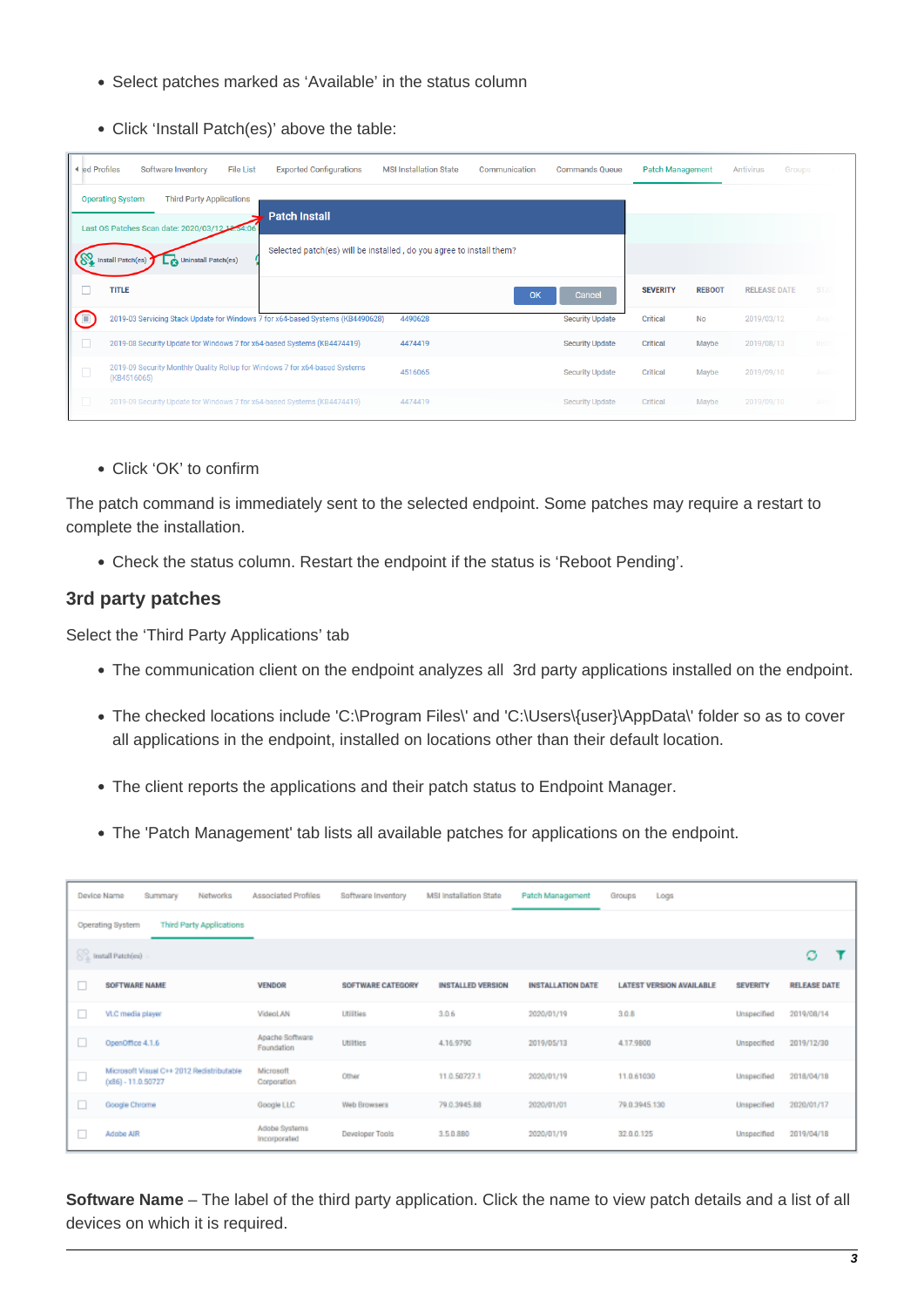**Vendor** – The publisher of the application.

**Software Category** – The type, or genre, of application

**Installed Version** – The version number of the application currently available on the endpoint.

**Installed Date** – The date on which the application was deployed on the endpoint.

**Latest Version Available** – The most recent version of the application made available by the publisher.

**Severity** - The criticality of the patch. Can be 'Critical', 'Important', 'Low', 'Moderate' or 'Unspecified'. We recommend installing all 'Critical' and 'Important' updates.

**Release Date** – The date at which the latest version was made available by the publisher.

### <span id="page-3-0"></span>**Install third party patches**

Select the target patches then click 'Install Patch(es)':

| <b>Device Name</b><br>Summary                                       | Networks<br><b>Associated Profiles</b> | Software Inventory       | <b>MSI Inst</b> |
|---------------------------------------------------------------------|----------------------------------------|--------------------------|-----------------|
| <b>Operating System</b><br><b>Third Party Applications</b>          |                                        |                          |                 |
| Install Patch(es) $\rightarrow$                                     |                                        |                          |                 |
| <b>Update to the Latest Version</b><br>Update to a Specific Version | <b>VENDOR</b>                          | <b>SOFTWARE CATEGORY</b> | <b>INST.</b>    |
| <b>VLC</b> media player                                             | VideoLAN                               | <b>Utilities</b>         | 3.0.6           |
| OpenOffice 4.1.6                                                    | Apache Software<br>Foundation          | <b>Utilities</b>         | 4.16.           |
| Microsoft Visual C++ 2012 Redistributable<br>$(x86) - 11.0.50727$   | Microsoft<br>Corporation               | Other                    | 11.0.           |
| Google Chrome                                                       | Google LLC                             | <b>Web Browsers</b>      | 79.0.           |
|                                                                     | Adobo Custom                           |                          |                 |

- **Update to the latest version** Installs the most recent patch / update released by the publisher
- **Update to a specific version** Select the version you want to install. This is only available if you select one patch to install. It is not available if you want to install multiple, different patches.

Click 'OK' in the confirmation dialog: